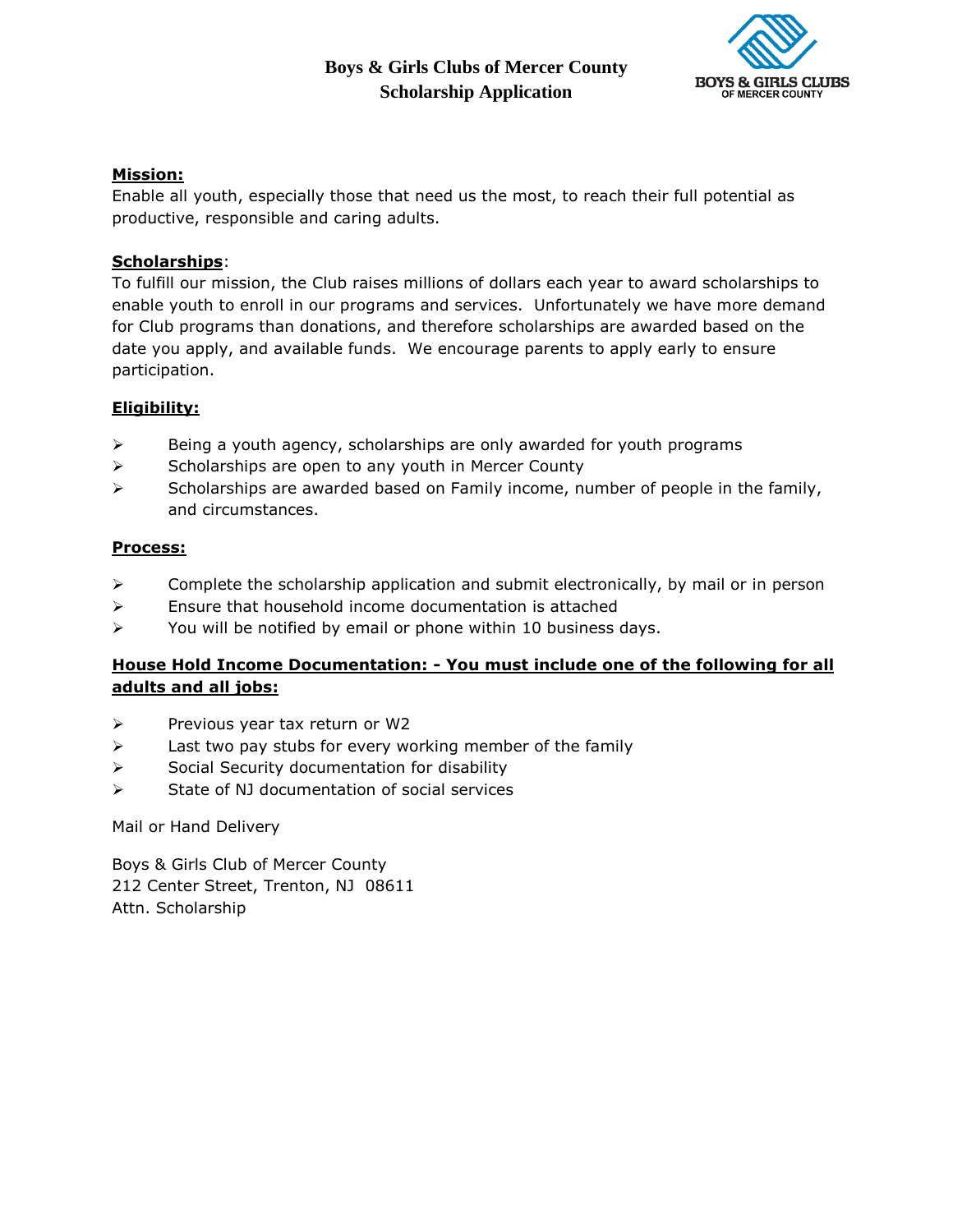# **Boys & Girls Clubs of Mercer County Scholarship Application**

| Person Completing the Application (Adult or Guardian)                                                                               |               |                                   |         |  |
|-------------------------------------------------------------------------------------------------------------------------------------|---------------|-----------------------------------|---------|--|
|                                                                                                                                     |               |                                   |         |  |
|                                                                                                                                     |               |                                   |         |  |
|                                                                                                                                     |               |                                   |         |  |
| List family members noted as dependents for tax purposes (proof of<br>residency is required for all dependents listed on membership |               |                                   |         |  |
|                                                                                                                                     |               |                                   |         |  |
|                                                                                                                                     |               |                                   |         |  |
|                                                                                                                                     |               |                                   |         |  |
|                                                                                                                                     |               |                                   |         |  |
|                                                                                                                                     |               |                                   |         |  |
|                                                                                                                                     |               |                                   |         |  |
|                                                                                                                                     |               |                                   | Cost \$ |  |
| Program Name                                                                                                                        | Day/Time      | Session                           | Cost    |  |
|                                                                                                                                     |               |                                   |         |  |
|                                                                                                                                     |               |                                   |         |  |
|                                                                                                                                     |               |                                   |         |  |
|                                                                                                                                     |               |                                   |         |  |
|                                                                                                                                     | $\frac{1}{2}$ | Total Cost of Program/Memberships |         |  |
| Amount I can pay                                                                                                                    |               | $\frac{1}{2}$                     |         |  |
| Amount of Scholarship Requesting                                                                                                    |               | $\frac{1}{2}$                     |         |  |

Amount of Scholarship Rewarded (Office Use Only) \$\_\_\_\_\_\_\_\_\_\_\_\_\_\_\_\_\_\_\_\_\_\_\_\_\_\_\_\_\_\_



List Other Sources of Financial Aid Child Care Vouchers for ASP & Camp Chid Care Connection (609) 989-7770